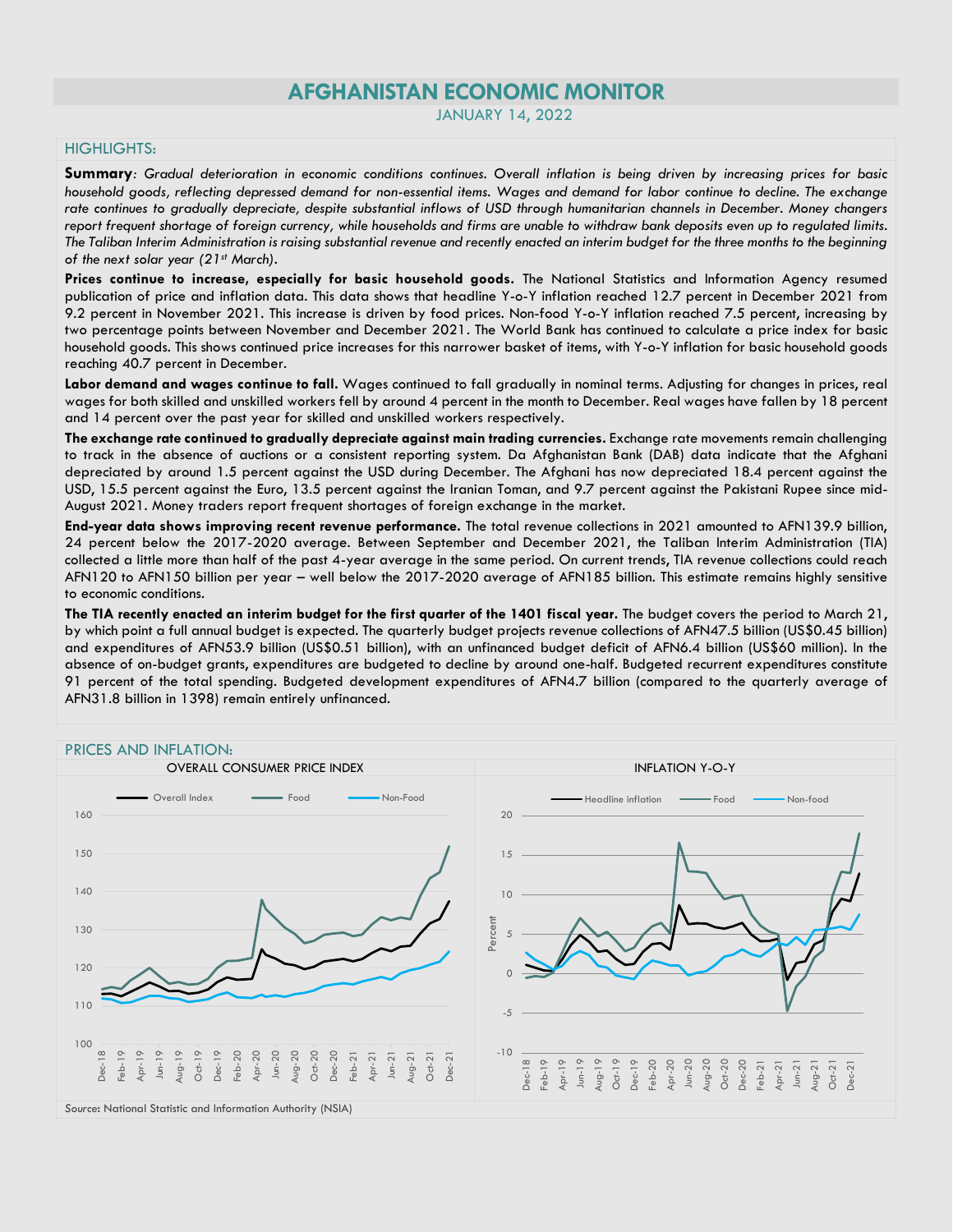

Source: Price data from WFP weekly report, Index constructed by the Bank staff. \* Data to 1st week of January, 2022. *Note:* This Index uses World Food Program (WFP) price data for ten critical household goods from all provinces. It applies consumption and population weights from NSIA to provide an aggregate snapshot of overall price trends.





*Source*: Survey data collected by the World Bank's Third Party Monitoring Agent

#### BASIC HOUSEHOLD GOODS – YOY INFLATION

|                                | <b>Jun-21</b> | $Jul-21$ | $Avg-21$ | $Sep-21$ | <b>Oct-21</b> | <b>Nov-21</b> | <b>Dec-21</b> |
|--------------------------------|---------------|----------|----------|----------|---------------|---------------|---------------|
| <b>Headline Inflation</b>      | 1.6           | 3.7      | 4.2      | 7.8      | 9.5           | 9.2           | 12.7          |
| Food                           | $-0.4$        | 2.0      | 2.9      | 9.8      | 12.9          | 12.7          | 17.7          |
| <b>Bread and Cereals</b>       | $-4.9$        | $-1.9$   | $-1.4$   | 10.4     | 18.0          | 17.6          | 24.0          |
| Meat                           | 5.0           | 6.3      | 6.6      | 7.0      | 6.6           | 4.3           | 2.4           |
| Milk, cheese, and eggs         | $-2.4$        | 1.1      | 0.8      | 4.8      | 5.2           | 5.2           | 8.4           |
| Oils and fats                  | 15.8          | 17.3     | 23.2     | 39.5     | 51.2          | 55.9          | 63.4          |
| Fresh and dried fruits         | 3.6           | $-2.0$   | $-3.6$   | $-2.9$   | 0.1           | 0.2           | 6.4           |
| Vegetables                     | $-9.7$        | $-0.4$   | 3.2      | 6.7      | $-1.3$        | $-2.4$        | 6.0           |
| Sugar and sweets               | 2.4           | 3.7      | 2.1      | 9.2      | 15.2          | 15.6          | 20.6          |
| Spices                         | $-12.7$       | $-5.7$   | $-2.7$   | 1.6      | 0.4           | 5.7           | 10.3          |
| Non-alcoholic beverages        | 2.2           | 1.6      | 0.8      | 1.9      | 1.8           | 3.2           | 6.2           |
| Non-Food                       | 3.6           | 5.5      | 5.6      | 5.7      | 5.9           | 5.5           | 7.5           |
| Clothing                       | 6.5           | 9.2      | 8.2      | 7.2      | 6.0           | 6.0           | 8.0           |
| Housing                        | 3.0           | 4.9      | 3.9      | 2.6      | 2.2           | 0.1           | 0.4           |
| Furnishing and household goods | 6.0           | 6.7      | 6.5      | 6.5      | 6.8           | 6.7           | 7.5           |
| Health                         | $-0.8$        | $-1.2$   | $-0.5$   | 0.8      | 1.4           | 1.5           | 6.9           |
| Transportation                 | 6.5           | 17.0     | 23.1     | 29.4     | 34.3          | 39.6          | 47.2          |
| Communication                  | 0.0           | 0.6      | 0.4      | 0.8      | 1.1           | 0.3           | 1.3           |
| Information and Culture        | $-0.2$        | 2.2      | 2.1      | 1.2      | 0.8           | $-0.3$        | 1.0           |
| Education                      | 5.7           | 5.5      | 4.3      | 3.5      | 1.2           | 2.0           | 10.2          |
| <b>Restaurants and Hotels</b>  | 0.4           | 2.8      | 1.7      | 2.3      | 2.2           | 2.9           | 2.1           |
| Source: NSIA                   |               |          |          |          |               |               |               |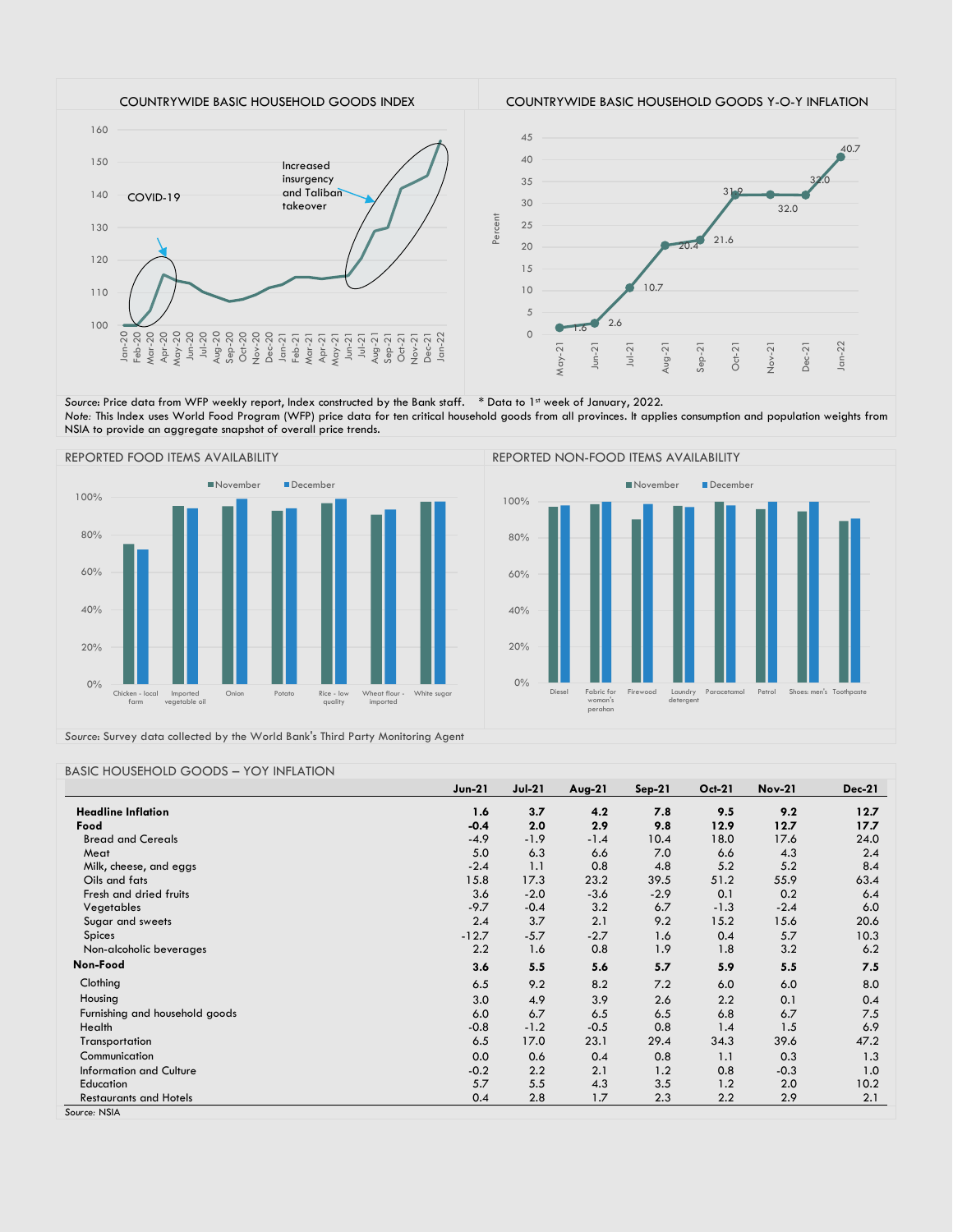



National average

National average

*Source*: Survey data collected by the World Bank's Third Party Monitoring Agent

## TRADE DEVELOPMENTS:

|                        | Imports from AFG |             |        | Exports to AFG |             |        |  |
|------------------------|------------------|-------------|--------|----------------|-------------|--------|--|
|                        | <b>FY21</b>      | <b>FY22</b> | Growth | <b>FY21</b>    | <b>FY22</b> | Growth |  |
| July                   | 35.57            | 27.5        | $-23%$ | 79.92          | 48.87       | $-39%$ |  |
| August                 | 40.97            | 44.57       | 9%     | 79.81          | 49.86       | $-38%$ |  |
| September              | 84.3             | 79.12       | $-6\%$ | 95.27          | 49.16       | $-48%$ |  |
| October                | 91.35            | 90.82       | $-1\%$ | 92.99          | 50.55       | $-46%$ |  |
| November               | 68.93            | 122.95      | 78%    | 80.05          | 71.27       | $-11%$ |  |
| <b>Total (Jul-Nov)</b> | 321.12           | 364.96      | 14%    | 428.04         | 269.71      | $-37%$ |  |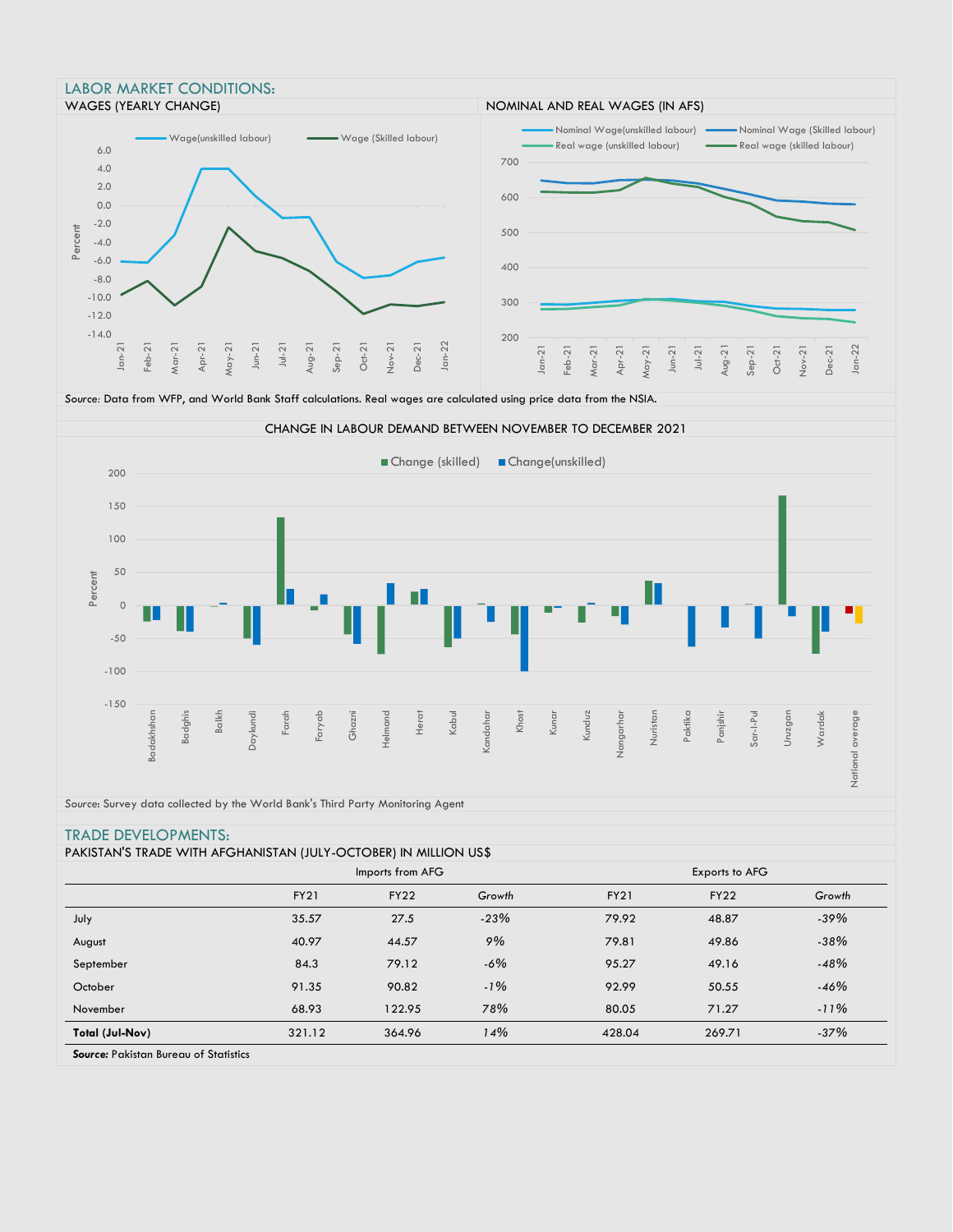

### FOREIGN EXCHANGE AND FINANCIAL MARKET OPERATIONS:



*Source*: DAB, and World Bank Staff calculations

AVAILABILITY OF FOREIGN EXCHANGE ACCORDING TO MONEY SERVICE PROVIDERS